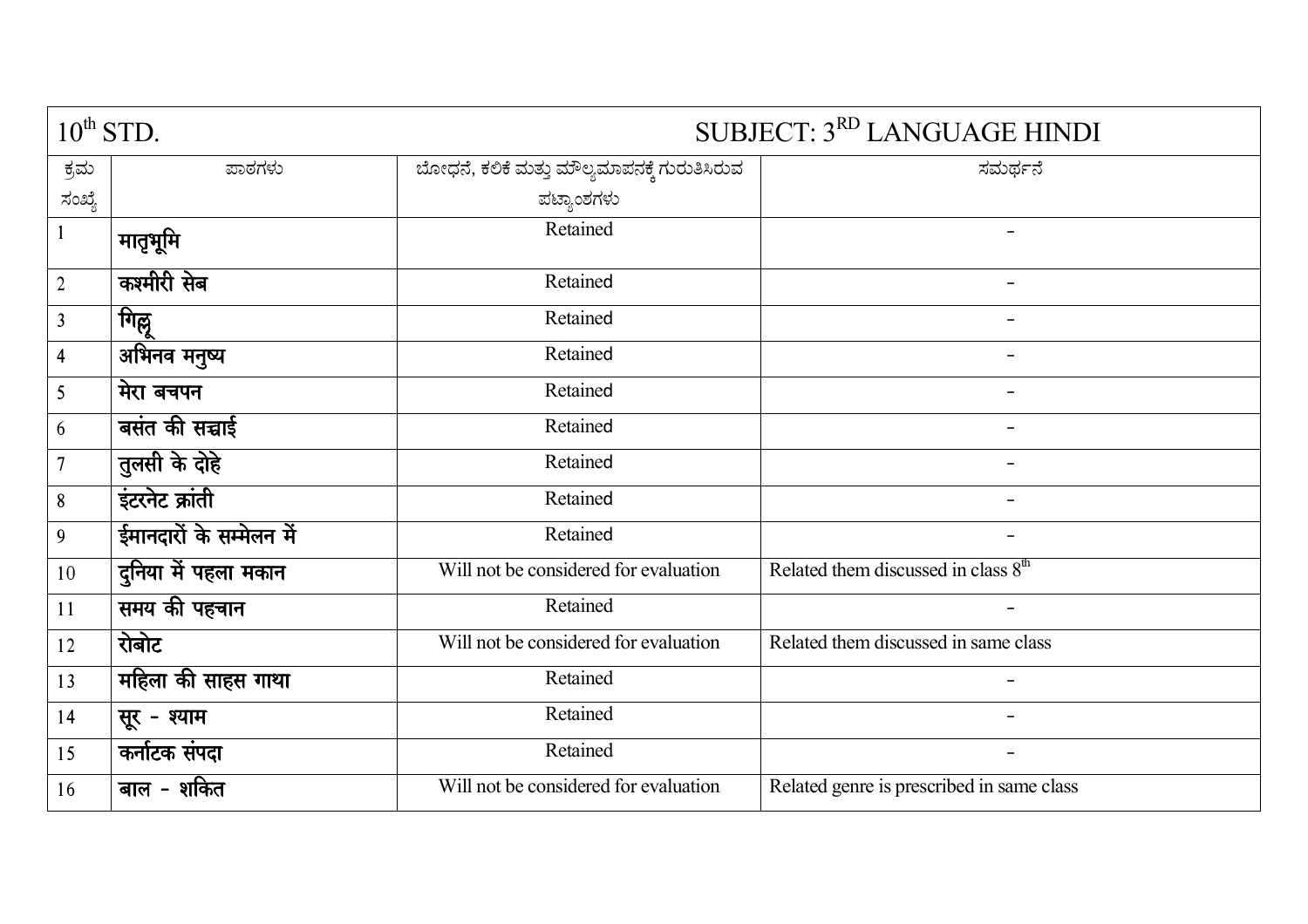| 17 | कोशिश करनेवालों की हार नहीं                                      | Retained | $\overline{\phantom{0}}$ |
|----|------------------------------------------------------------------|----------|--------------------------|
|    | होती                                                             |          |                          |
| 18 | पूरक वाचन (शनि : सबसे सुंदर<br> ग्रह,  सत्य की महिमा ड्रु 2  पाठ | Retained | $\overline{\phantom{0}}$ |
|    |                                                                  |          |                          |
|    | सिर्फ                                                            |          |                          |
| 19 | , निबंध, पत्र - लेखन                                             | Retained | $\overline{\phantom{0}}$ |
| 20 | व्याकरण                                                          | Retained | $\overline{\phantom{0}}$ |

\*\*\*\*\*\*\*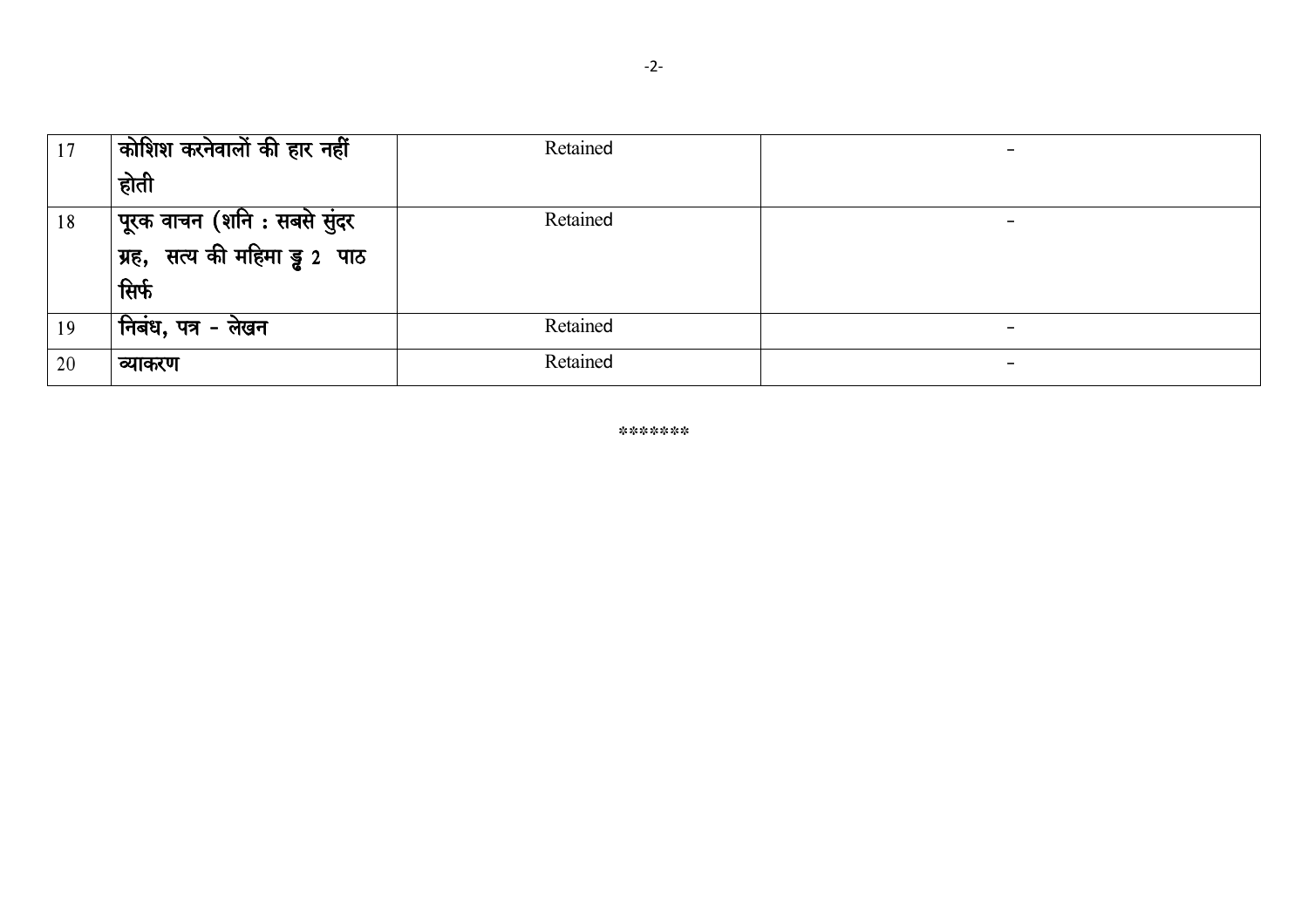| $10^{th}$ STD.          |                                   | <b>SUBJECT: 1st LANGUAGE HINDI</b>           |                          |
|-------------------------|-----------------------------------|----------------------------------------------|--------------------------|
| ಕ್ರಮ                    | ಪಾಠಗಳು                            | ಬೋಧನೆ, ಕಲಿಕೆ ಮತ್ತು ಮೌಲ್ಯಮಾಪನಕ್ಕೆ ಗುರುತಿಸಿರುವ | ಸಮರ್ಥನೆ                  |
| ಸಂಖ್ಯೆ                  |                                   | ಪಟ್ಯಾಂಶಗಳು                                   |                          |
| $\mathbf{1}$            | ऋोरे जहाँ से अच्छा                | Retained                                     |                          |
| $\overline{2}$          | अकबरी लोटा                        | Retained                                     | $\overline{\phantom{a}}$ |
| $\overline{3}$          | रूपया बोलता है।                   | Retained                                     | $\overline{\phantom{0}}$ |
| $\overline{\mathbf{4}}$ | पिछडा आदमी                        | Retained                                     | $\overline{\phantom{a}}$ |
| 5                       | महात्मा गाँधी                     | Retained                                     | -                        |
|                         | ऐसा था नेपोलियन                   | Retained                                     | $\blacksquare$           |
| 6                       | अनंद के क्षण                      | Retained                                     | $\blacksquare$           |
| $\overline{7}$          | जीवन संदेश                        | Retained                                     | $\overline{\phantom{0}}$ |
| 8                       | अपना-पराया                        | Retained                                     | $\overline{\phantom{0}}$ |
|                         | परिश्नम सफलता की कुंजी है         | Retained                                     | $\overline{a}$           |
| 9                       | कर्नाटक कुलपुरोहित आलूरु वेंकटराव | Retained                                     |                          |
| 10                      | आओ नवनिर्माणकरें                  | Retained                                     |                          |
|                         | स्काउट                            | Will not be considered for evaluation        |                          |
| 11                      | सदाचार का तावीज                   | Retained                                     |                          |
| 12                      | एक कहानी यह भी                    | Retained                                     |                          |
| 13                      | अक्कमहादेवी के वचन                | Retained                                     | $\overline{\phantom{0}}$ |